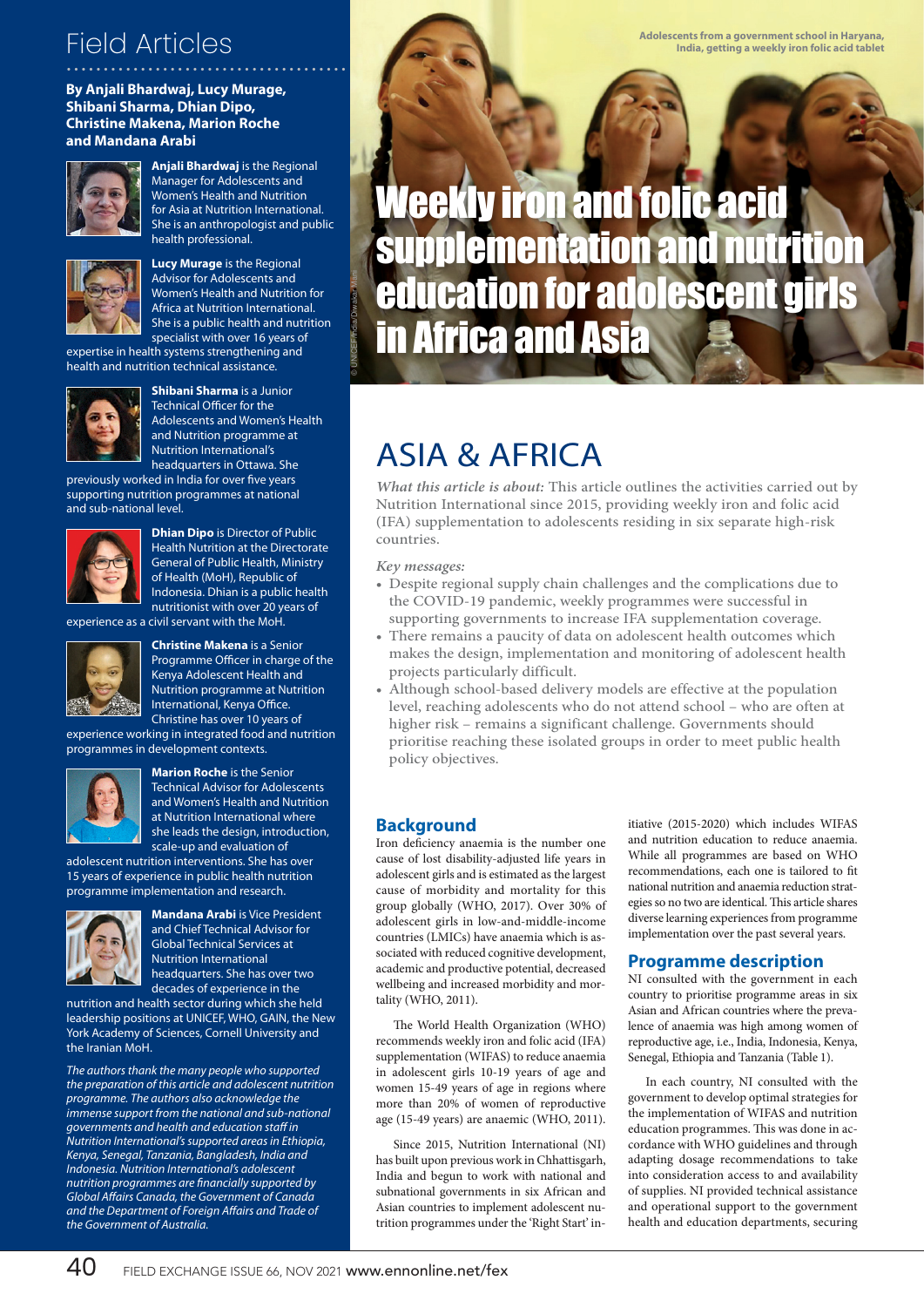| Table 1<br>Anaemia rates among pregnant women and women of reproductive age (15-49 years) in NI-supported countries                                                                                                                                                                                                       |                                                                      |                                                                                  |                                                                                                                                                                   |                                                                                |                                                                      |                                                                                                                                                                            |  |
|---------------------------------------------------------------------------------------------------------------------------------------------------------------------------------------------------------------------------------------------------------------------------------------------------------------------------|----------------------------------------------------------------------|----------------------------------------------------------------------------------|-------------------------------------------------------------------------------------------------------------------------------------------------------------------|--------------------------------------------------------------------------------|----------------------------------------------------------------------|----------------------------------------------------------------------------------------------------------------------------------------------------------------------------|--|
| <b>Anaemia rates</b><br>among age group                                                                                                                                                                                                                                                                                   | <b>Ethiopia</b>                                                      | <b>Kenya</b>                                                                     | <b>Senegal</b>                                                                                                                                                    | <b>Tanzania</b>                                                                | <b>India</b>                                                         | <b>Indonesia</b>                                                                                                                                                           |  |
| <b>Pregnant women</b>                                                                                                                                                                                                                                                                                                     | 29%                                                                  | 41.6%                                                                            | $61%$ <sup>a</sup>                                                                                                                                                | $\overline{\phantom{a}}$                                                       | $50.4 \%$ <sup>a</sup>                                               | 48.9% <sup>a</sup>                                                                                                                                                         |  |
| <b>Women of</b><br>reproductive age<br>$(15-49 \text{ years})$                                                                                                                                                                                                                                                            | 24%                                                                  | 21.9%                                                                            | 54.1%b                                                                                                                                                            | 28.8%                                                                          | 53.2 % a                                                             | 26%                                                                                                                                                                        |  |
| <b>Source</b>                                                                                                                                                                                                                                                                                                             | Ethiopia<br>Demographic and<br><b>Health Survey</b><br>(EDHSI), 2016 | <b>Kenya National</b><br><b>Micronutrient</b><br><b>Survey</b><br>(KNMSii), 2011 | a. Demographic and Health Survey<br>-Multiple Indicator Cluster Survey<br>(DHS-MICS 2010-11iii)<br><b>b.</b> Senegal Demographic and<br>Health Survey DHSiv, 2017 | <b>Tanzania National</b><br><b>Nutrition Survey</b><br>NNS <sup>v</sup> , 2018 | <b>National Family</b><br><b>Health Survey</b><br>(NFHS 4vi) 2015-16 | <b>a.</b> RISKESDAS: The National<br>Institute of Health Research<br>and Development, Ministry of<br>Health, Republic of Indonesia<br>(2018)<br><b>b.</b> RISKESDAS (2013) |  |
| https://dhsprogram.com/pubs/pdf/FR328/FR328.pdf<br>iv https://dhsprogram.com/publications/publication-fr345-dhs-final-reports.cfm<br>ii http://www.nutritionhealth.or.ke/wn-content/uploads/Downloads/The Kenya National<br>y https://www.unicef.org/tanzania/media/2141/file/Tanzania National Nutrition Survey 2018 ndf |                                                                      |                                                                                  |                                                                                                                                                                   |                                                                                |                                                                      |                                                                                                                                                                            |  |

 http://www.nutritionhealth.or.ke/wp-content/uploads/Downloads/The Kenya National Micronutrient Survey 2011.pdf

https://dhsprogram.com/publications/publication-fr258-dhs-final-reports.cfm

https://www.unicef.org/tanzania/media/2141/file/Tanzania National Nutrition Survey 2018.pdf

**vi** http://rchiips.org/nfhs/pdf/NFHS4/India.pdf

**iii**

multi-sector government commitment towards the WIFAS project.

The operational models differed between countries according to specific contexts and geographic coverage. NI collaborated with the government and non-governmental organisations to deliver adolescent nutrition programming as summarised in Table 2.

When NI expanded its earlier adolescent nutrition work from Chattisgargh in India to additional states in India and five additional countries across Asia and Africa in 2015, WIFAS programmes were either not in place or were in nascent stages. In some countries, adolescent nutrition was prioritised in national policies but relevant operational guidelines, health management information system (HMIS), supply chains and implementation channels had not been set up and finances were not allocated for programmes.

In the initial years of programming, demonstration projects were implemented to garner support for multi-sector engagement, highlight best practices and generate data on the feasibility and cost-efficiency of platforms and partnerships for reaching adolescents. Collaborative efforts were made between partners to identify effective delivery channels and platforms for both WIFAS and nutrition education for girls in- and out-of-school. Support from NI included developing supplementation guidelines and costed subnational implementation plans, procuring IFA tablets from local manufacturers, facilitating training, conducting supervision and setting up monitoring systems. The initial focus was on the design and implementation of the WIFAS component, complemented by nutrition education related to anaemia and WIFAS. Later, a broader gender-responsive approach was implemented in most countries.

#### Delivery platforms and partnerships

For adolescent health and nutrition interventions, in-school platforms are both labour- and costefficient as they allow access to the largest groups of adolescents (Bundy, 2011). Schools are also connected to the health system, often through frontline workers from local health facilities facilitating referrals. Thus, in most countries, government-funded schools were the preferred primary delivery platforms.

However, in some countries, access to education is not universal<sup>1</sup> so the poorest and most isolated girls may be excluded if programmes are exclusively implemented in schools. In India, WIFAS programmes reached out-of-school adolescent girls through community-based outreach centres as per national policy. In the early phases, Kenya and Ethiopia tested approaches for reaching girls in the community through the health system; however, adolescents were not commonly accessing the health system for preventative nutrition and health services. Ethiopia is now reaching out-ofschool girls via community platforms that use 'motivator' girls who are trained to provide information on nutrition and anaemia to their peers who are not attending school, encouraging them to attend the health facility for supplementation. This model is not yet at scale but there are plans to expand to high burden areas.

#### IFA supplies

The provision of IFA tablets through robust supply chains is a key element within adolescent nutrition programmes. Adolescent girls require WIFAS using a distinct formulation of folic acid as per the WHO guideline. Although IFA tablets for weekly supplementation became available in the UNICEF supply catalogue in late 2019, this formulation is still not part of the WHO Essential Medicine List (EML), meaning that governments are constrained from purchasing them (Roche et al, 2021). NI therefore supports the supply chain for the respective government-endorsed product which is currently the formulation used for pregnant women.

NI has provided financial, technical and operational support to governments to strengthen the supply of commodities through improving health staff's forecasting, procurement and supply capacity, strengthening supply chain management systems and providing training for teachers, health staff and other district officials. NI supported efforts to harmonise joint forecasting and procurement to ensure supply for both maternal and adolescent nutrition programmes.

#### Nutrition education

Adolescent nutrition programmes have included robust evidence-based behaviour change interventions (BCI) that were developed following rigorous formative research with adolescent girls and boys, parents, health staff, teachers, commu-

| <b>Table 2</b><br><b>Programme operational arrangements according to country</b> |                                                                                                                                                                                                 |                                                                                                                                                                                                                     |  |  |  |
|----------------------------------------------------------------------------------|-------------------------------------------------------------------------------------------------------------------------------------------------------------------------------------------------|---------------------------------------------------------------------------------------------------------------------------------------------------------------------------------------------------------------------|--|--|--|
| <b>Country</b>                                                                   | <b>Programme governance</b>                                                                                                                                                                     | <b>Programme implementation</b>                                                                                                                                                                                     |  |  |  |
| India                                                                            | NI in close collaboration with<br>the Ministries of Health and<br><b>Family Welfare and Women</b><br>and Child Development                                                                      | Local non-governmental organisations: Gorakhpur<br>Environmental Action Group, Child in Need Institute and TRIOs<br>Programme areas: Uttar Pradesh, Gujarat, Madhya Pradesh,<br><b>Chhattisgarh and West Bengal</b> |  |  |  |
| <b>Indonesia</b>                                                                 | NI in close collaboration with<br>the Ministry of Education and<br><b>Culture, Ministry of Health</b><br>(MoH), the Ministry of<br>Religious Affairs and the<br><b>Ministry of Home Affairs</b> | Direct implementation model with all field-level programme<br>personnel directly engaged by NI.<br>Programme areas: West Java, Banten, East Nusa Tengarra and<br>East Java                                          |  |  |  |
| <b>Kenya</b>                                                                     | NI in close collaboration with<br>MoH and the Ministry of<br><b>Education (MoE)</b>                                                                                                             | Population Services International (pilot phase); County<br>government programme managers in five counties (Busia,<br>Nakuru, Nandi, Vihiga and Makueni) (scale-up)                                                  |  |  |  |
| <b>Senegal</b>                                                                   | NI in close collaboration with<br>MoH and MoE                                                                                                                                                   | Cellule de Lutte contre la Malnutrition (CLM) at national level<br>and in Dakar, Thies, St Louis, Kaolack, Ziguinchor, Kolda and<br>Sedhiou regions                                                                 |  |  |  |
| <b>Ethiopia</b>                                                                  | NI in close collaboration with<br>MoH and MoE                                                                                                                                                   | MoH and MoE at national level and in Amhara, Oromia, Sidama<br>and SNNP regions                                                                                                                                     |  |  |  |
| <b>Tanzania</b>                                                                  | NI in close collaboration with<br>MoH and MoE                                                                                                                                                   | Amref Health Africa (pilot phase), and regional governments and<br>TFNC (scale-up)                                                                                                                                  |  |  |  |

According to UNESCO data, 62 million adolescents of lower secondary school age (10-14 years) and 138 million adolescents of upper secondary age (15-17 years) are out-of-school.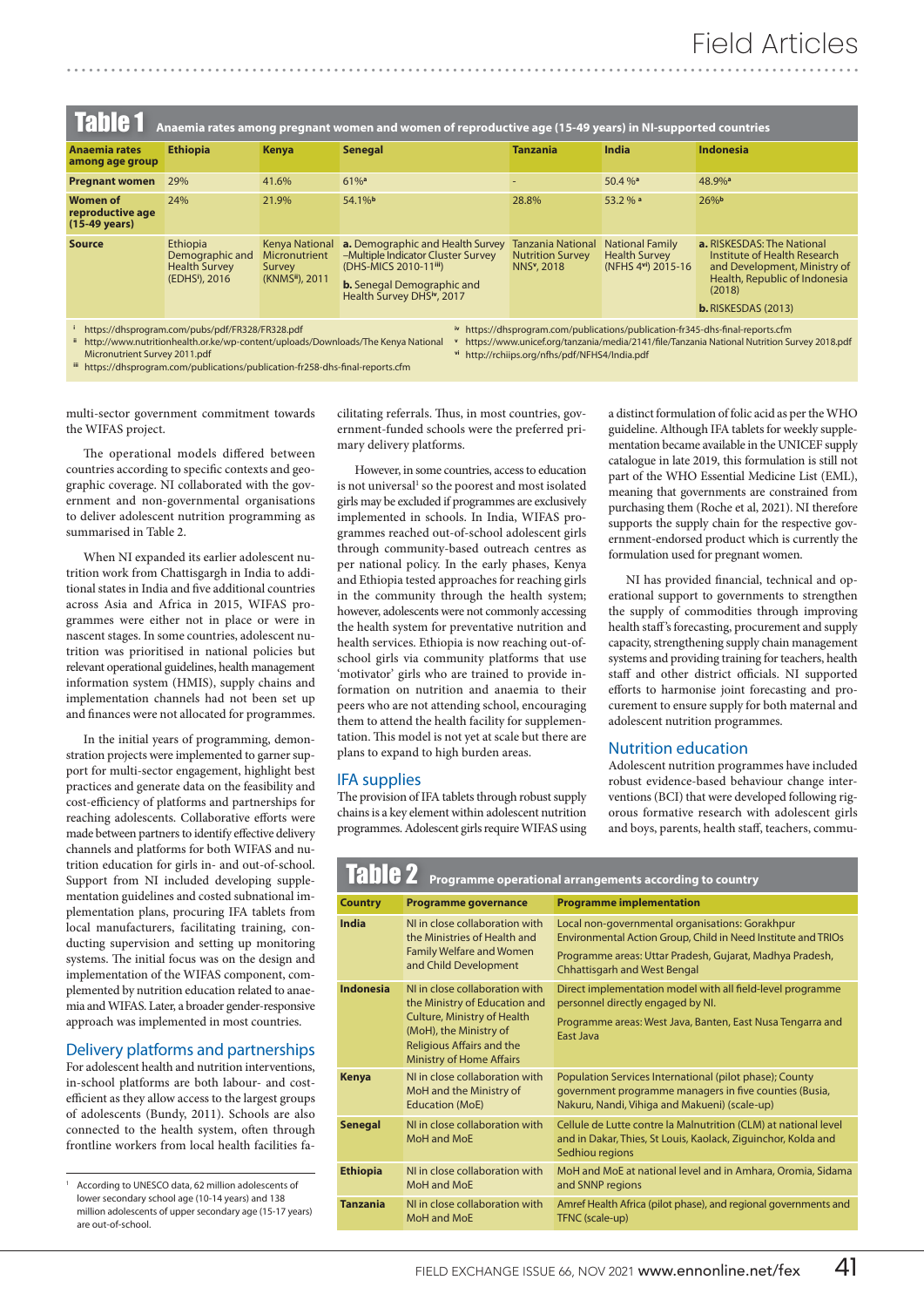### ........................................................................................................... Field Articles



nity influencers and religious leaders. The BCI strategy was critical to obtaining acceptance from the adolescent girls and their families with a focus on the benefits of WIFAS and anaemia reduction for school performance and the wellbeing of adolescent girls rather than on maternal and infant health outcomes.

#### Gender mainstreaming

NI recognises that it is essential to work through a gender-responsive approach to successfully engage women, girls, men and boys in adolescent programmes that strive to promote gender equality and overcome the inequities faced by adolescent girls. Anaemia disproportionately impacts adolescent girls, thus girls were prioritised for WIFAS but both adolescent girls and boys were reached with nutrition education. Men's buy-in to the programme was crucial to reaching adolescent girls and achieving scale-up, for example in cases where fathers or brothers are unwilling to enrol adolescent girls into interventions, success will not be possible. Gender barriers leading to reduced access to school for adolescent girls were identified in all settings and included menstrual hygiene management, early marriage and adolescent pregnancy, poverty and stigma.

#### WIFAS and nutrition education service providers

The training and capacity-building of service providers from health and education departments was undertaken at scale through formal and onthe-job training. This aimed to build knowledge of adolescent nutrition and strengthen capacity on operational issues such as procurement planning. Programme managers from the MoH, MoE and the Ministry of Agriculture were selected and trained to be trainers. They then cascaded the trainings to other subnational frontline health workers, community health volunteers, teachers and peer educators.

In most contexts, teachers were responsible for managing all aspects of the programme within the schools, i.e., conducting nutrition education, ensuring effective supplementation<sup>2</sup>, managing IFA supplies and reporting on activities. Peer educators were also trained to support supplementation and, at times, to help teachers during the nutrition education sessions. Health workers collaborated with teachers, ensuring IFA supplies reached schools and connecting schools and health facilities. Since all WIFAS programmes were government-led, all duties carried out by teachers and health workers were incorporated into their work tasks by default in government schools.

#### Generating evidence and measuring progress

When possible, coverage of weekly IFA supplementation programmes was reported through the governments' HMIS. When HMIS did not include IFA supplementation indicators, for example in most African countries, parallel systems using paper-based forms were used. Data was recorded by teachers and consolidated by NI programme managers.

NI also conducted quantitative and qualitative surveys to measure the progress of country-level programmes and identify areas of improvement. Baseline assessments were conducted at the start of each programme with midline surveys conducted after two to three years of implementation and endline surveys conducted in year five. Within NI's global Nutrition Intervention Monitoring System, a set of uniform survey tools and data collection methodologies that were easily adaptable to different national contexts was developed. Surveys using these modules have been implemented in all countries since 2017 with the exception of India where there was already a reliable HMIS system for programme monitoring.

#### Programme adaptations to the COVID-19 pandemic

After school closures disrupted the WIFAS programmes, alternative models of programming emerged in different countries and NI advocated for and supported the delivery of WIFAS through community outreach wherever possible. Adaptations included providing additional IFA tablets to cover the period of school closures, delivering IFA tablets to homes, sending IFA tablets with remote school curriculum packages, using new channels of communication or adapting digital platforms to continue counselling, nutrition education, data collection and monitoring of IFA supplies.

#### **Results/outcomes**

Over the years of programme implementation, an increasing number of adolescent girls have been reached with WIFAS and nutrition education across the six programme countries with more success seen in countries in Asia rather than Africa (Figure 1).

In total, through the scale-up of the programme, an estimated 1.2 million cases of anaemia have been averted.<sup>5</sup> NI's programme evaluation survey results clearly show increases in receipt and adherence to WIFAS over time, indicating the successful implementation of the programmes and BCI strategies.

Nearly 3.7 million adolescents, including almost one million boys, were reached with nutrition education over two years which includes the increased use of social media to reach this group such as in Senegal (Box 1).

In addition, more than 195,000 frontline workers were trained to deliver and support the implementation of the adolescent nutrition programme.

#### **Successes, challenges and lessons learned**

WIFAS programmes were successful in progressively supporting governments to create enabling environments and to develop capacity for delivering adolescent nutrition programmes which resulted in substantial increases in IFA supplementation and nutrition education coverage.

#### Lack of adolescent specific data

National HMIS do not capture certain indicators related to adolescents in many countries. In population surveys, older adolescents' data is combined with women of reproductive age (15-49 years of age) and data for younger adolescents, even for important indicators such as anaemia, illness and disease, is not captured at all. This paucity of data poses a significant challenge in programme development. NI addressed this by conducting formative research at the beginning of each programme to understand the aspects specific to adolescent nutrition in each context. These were integral to designing the programme, particularly the BCI strategy.

#### Considerations around IFA supplies

Shortages in IFA tablets are common in many LMICs where nutrition programmes are not prioritised. Regular stockouts, as well as the irregular and inequitable distribution of IFA supplements, pose immense challenges. To remedy this, NI identified supply chain management as a priority activity and provided the necessary technical assistance and operational support. This resulted in governments taking increasing responsibility for procuring IFA supplements during the scale-up period even if NI still provided financial support to cover the cost of the supplements.

The WHO-recommended formulation of weekly IFA supplements for adolescent girls is 60 mg iron and 2.8 mg folic acid. As this specific formulation was not available for purchase when NI began programming, maternal daily IFA supplements, which provide 60 mg iron and 0.4 mg folic acid, were used. To address this issue, NI collaborated with UNICEF to conduct market scoping to develop

- <sup>3</sup> This means the additional girls that were reached due to NI's support for the programme. In India an additional 7.4 million girls were reached across 5 states, in WIFAS programmes that reached a total of 19.6 million girls. With the exception of India, in all other countries the baseline was zero when the new adolescent nutrition programmes were initiated with support from NI in 2015.
- 4 Source of data: Additional adolescent girls who consumed the recommended scheme of WIFA (12 tablets in last six months) as reported on governments' HMIS portals. In case HMIS data is not available for any particular year, annual sample surveys were undertaken to estimate additional coverage.
- 5 Calculated as per impact-based modelling through the Outcome Modelling for Nutrition Impact tool (https://www.nutritionintl.org/learning-resource/omni/)

<sup>2</sup> Directly Observed Therapy is a method of medicine administration where the health care provider (in this case the teacher) watches a person take their medication.